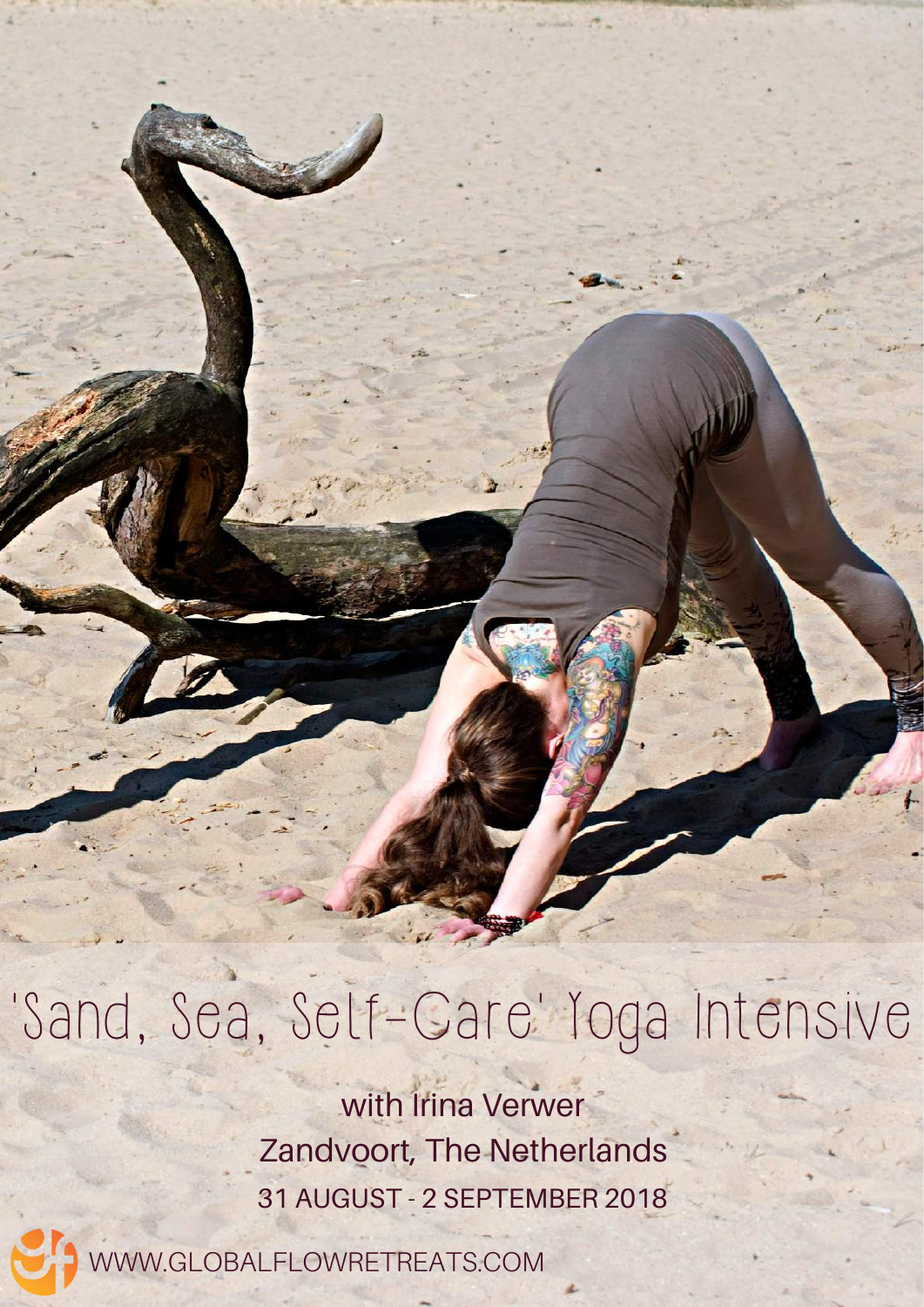# The Intensive

### A yoga and self-care weekend retreat at the beach for women.

Today's fast-paced society often leaves us little time for restoration, relaxation and rejuvenation. This is why taking time to un-plug and (re)connect with yourself is so important. This long weekend in Zandvoort, you'll be invited to do just that.

You'll be led through delicious yoga classes, explore your boundaries in a gentle way, learn more about Ayurveda and how this ancient philosophy can help you to make the best choices for you in each moment, and learn all about self-care in a practical and fun way.



Staying at the beautiful Lichthuis in Zandvoort, you get to enjoy the silence while being only a 10-minute walk away from the beach. The comfortable accommodation in this special old church offers you all you need: a terrace to relax on, a sauna to enjoy, delicious meals that will nourish you and more!

In your free time, you get to enjoy walks on the beach, the company of other women, and moments where you simply don't have to do anything!

Irina will offer all classes in English

# Intensive Highlights

- Stay 2 nights at a beautiful retreat center close to the beach
- Practice with a senior teacher
- Learn about self-care practices and Ayurveda
- Daily Yoga
- Relax deeply in a group of like-minded women
- Enjoy delicious, home-made, vegetarian meals
- WWW.GLOBALFLOWRETREATS.COM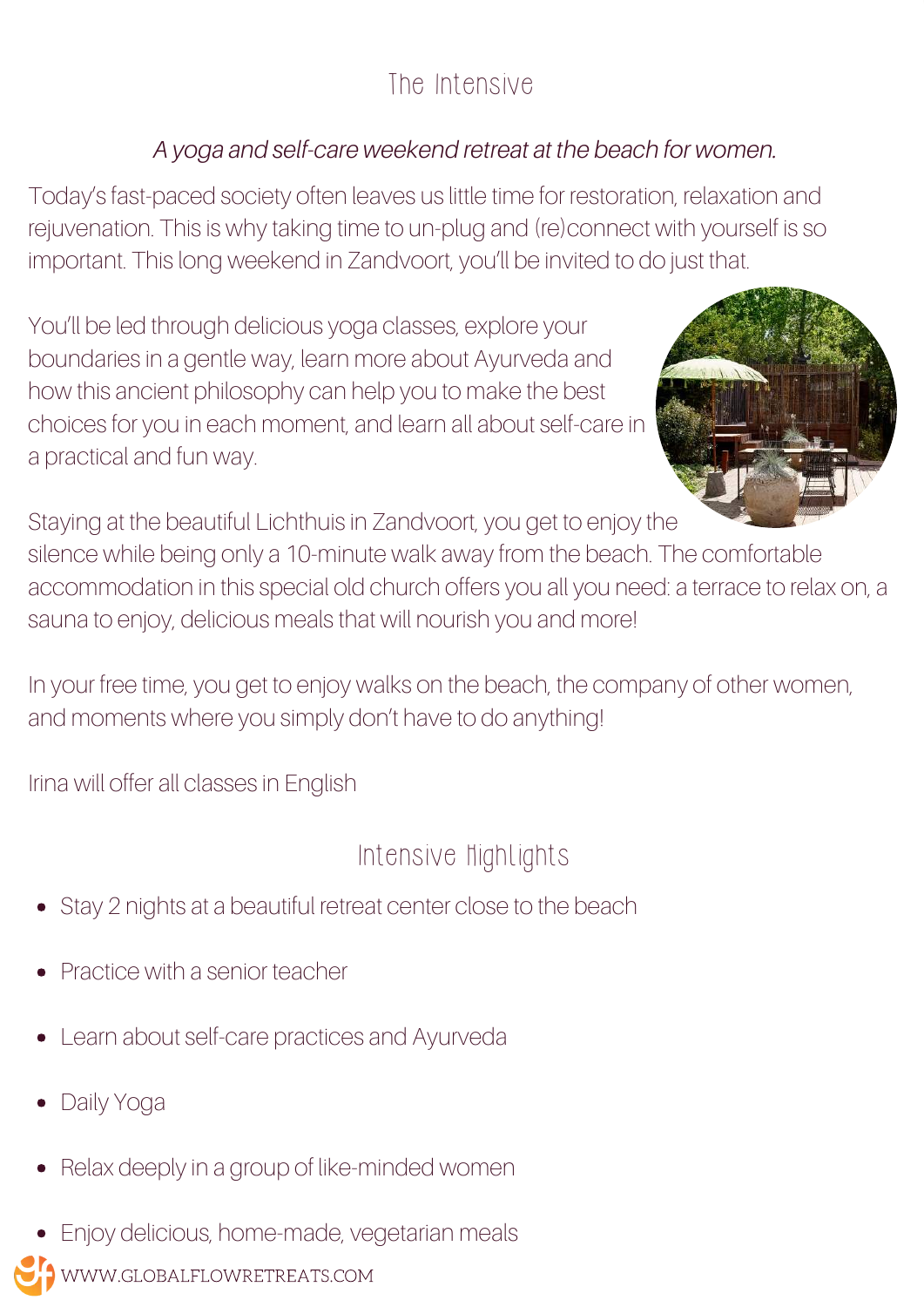## Accommodation

Het Lichthuis is a hidden gem in Zandvoort and offers a sacred space where you can come to relax deeply and recharge. Built with care, eye for detail and comfort in mind, it is the perfect location for boutique retreats.

The accommodation consists of 6 beautiful apartments, each apartment sleeps 2 to 5 people. All rooms have single beds or a comfortable sleeping couch.

Each apartment has a beautiful living room, bathroom, and kitchen.

Shared facilities that are available are a sauna and sunbathing terrace. The house is situated a 10-minute walk away from the beach and 8 minutes from the train station.







### The Teacher

#### IRINA VERWER

Irina Verwer Irina's journey into yoga began on a grey and cloudy day in an even greyer city, many years ago. As she stepped on the mat that first time, she knew she had found her path. She fell in love with the practice and it quickly became a way of life.

That's when she knew she wanted to share this love for yoga with others. She traveled the world to study with amazing teachers and



WWW.GLOBALFLOWRETREATS.COM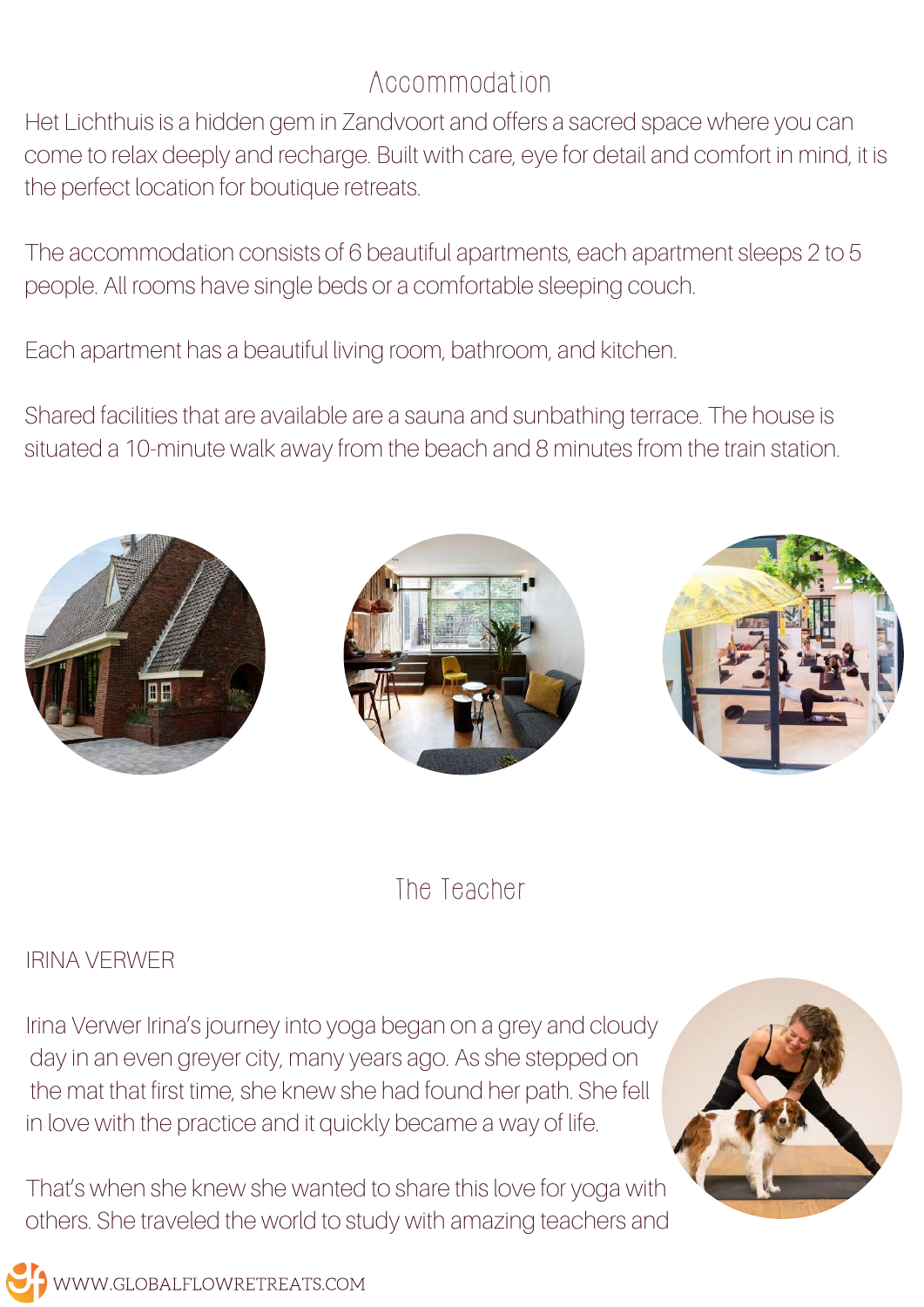completed several in-depth teacher trainings in hatha, vinyasa, Anusara, restorative and yin yoga.

Through the years, she created a unique style of teaching that's diverse, intense yet gentle at the same time. Most importantly: her love for yoga and life is tangible in each class she teaches.

Besides being an inspiring yoga teacher, Irina is a gifted holistic coach as well. She incorporates her knowledge of Ayurveda, Tantra, myths, and philosophy in her classes and coaching sessions - and by doing so, she always manages to inspire those around her to take better care of themselves.

Irina also teaches online at Ekhart Yoga and writes for several yoga magazines, such as the Dutch and French 'Yoga Magazine'. She has written two well-received yogic cookbooks: 'Kopstand in de Keuken' (Headstand in the Kitchen, only available in Dutch) and 'With a Pinch of Yoga'.

www.irinaverwer.com

Meals

During the retreat, you will get to enjoy home-cooked vegetarian meals with vegan options. Starting the morning with a nice snack, you get to enjoy a delicious brunch after the first yoga class. In the afternoon another snack is served and in the evening a delicious dinner. Tea and water is available throughout the day.

Schedule

Friday 31 August | Arrival Day 15:00 hrs | Arrival 15:30 – 16:00 hrs | Welcome with a light snack 16:30 – 18:30 hrs | Yoga Class 19:00 hrs | Dinner

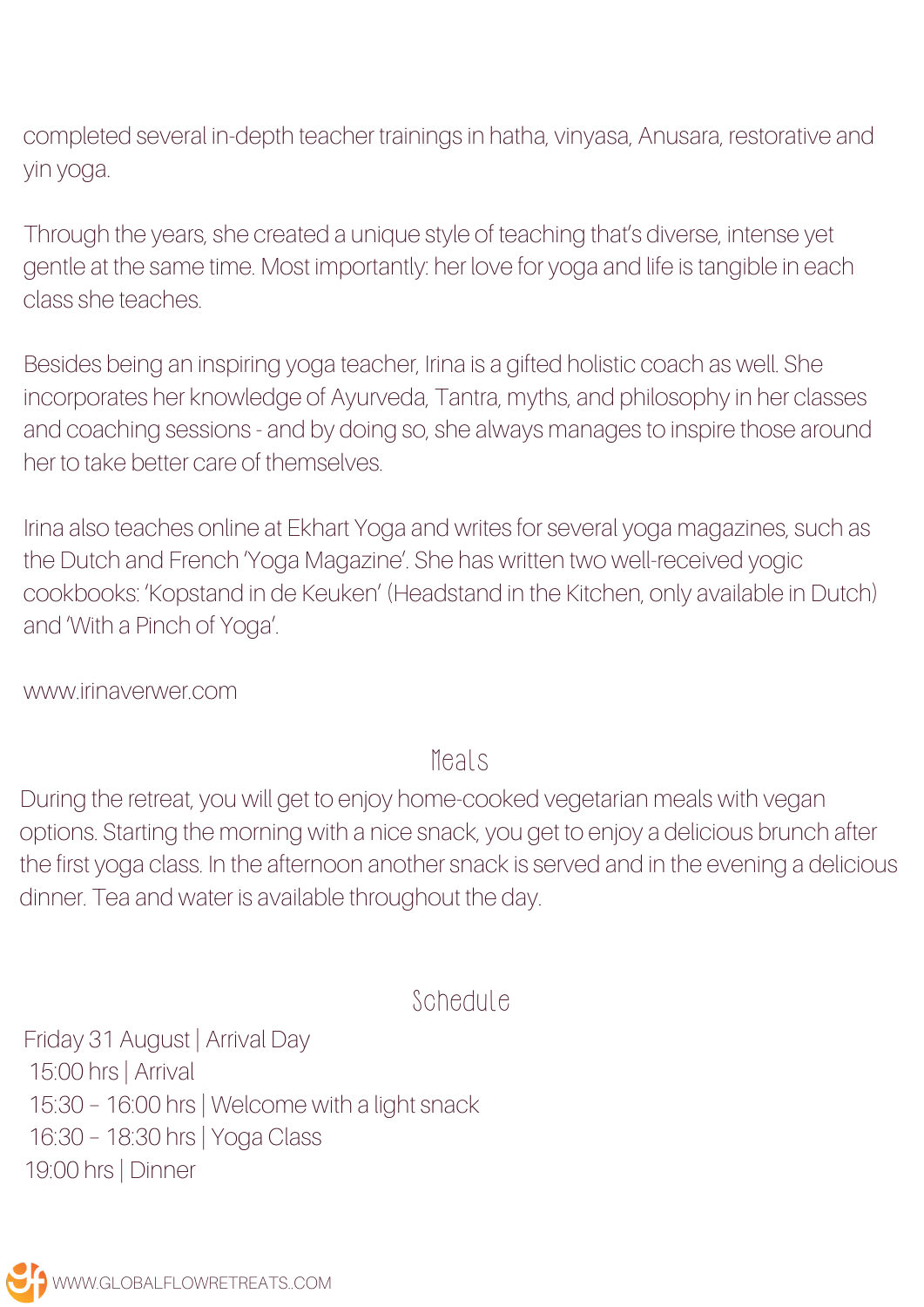Saturday 1 September 7:30 – 8:00 hrs | Morning snack 8:00 – 10:30 hrs | Yoga & Self-care Workshop 11:00 – 12:00 hrs | Brunch 12:00 – 16:00 hrs | Free time 16:00 – 18:00 hrs | Ayurveda & Self-care Workshop 18:30 hrs | Dinner

Sunday 2 September | Departure Day 7:30 – 8:00 hrs | Morning snack 8:00 – 10:30 hrs | Yoga Class 11:00 – 12:00 hrs | Brunch 12:30 hrs | Departure

#### Value

#### PACKAGES INCLUDES

- 2 Nights' accommodation
- 4 Yoga & Self-care classes (9 hrs)
- Brunch & Dinner
- Morning & afternoon snacks
- Use of sauna

INVESTMENT Early Bird Rates: 2 Person Apartment: €397 (1 bedroom with 2 single beds)

3 Person Apartment: €367 (1 bedroom with 2 single beds and one bed in the living room)

4 Person Apartment:: €347 (2 bedrooms with 2 single beds per bedroom)

Regular Rates: 2 Person Apartment: €472 (1 bedroom with 2 single beds )

3 Person Apartment: €442 (1 bedroom with 2 single beds and one bed in the living room)

4 Person Apartment: €422 (2 bedrooms with 2 single beds per bedroom)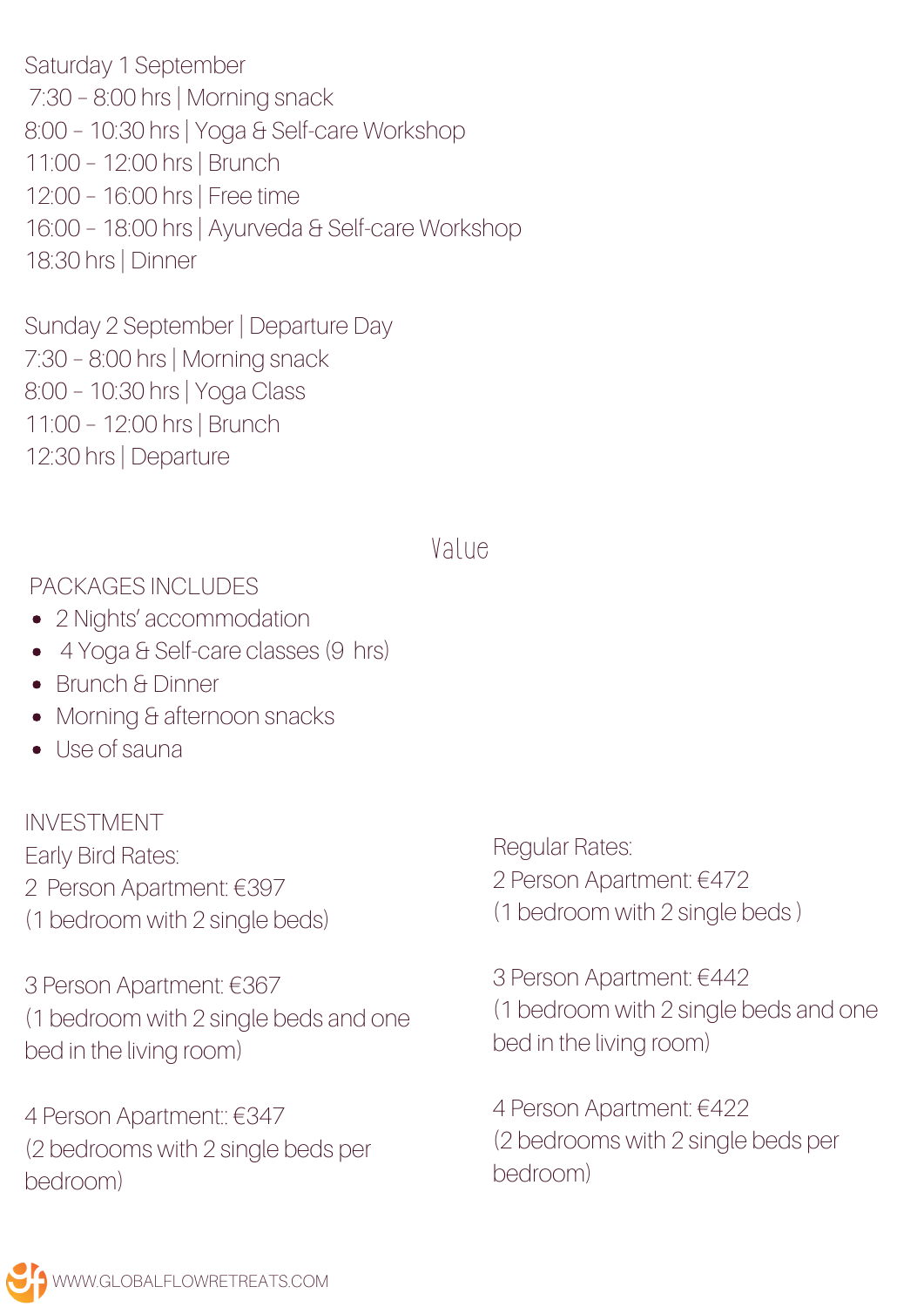## Booking & Cancellation Policy

The early bird rate is only available for the first 4 registrations paid in full before 15 May 2018. All bookings (early bird or regular rate) are to be paid in full to secure your booking.

When booking a double as a solo traveler, we will do our best to find a same-gender roommate for you. In case this is not possible, you will be required to upgrade or a single or double room respectively and pay the accompanying rate. When single rooms are not an option to book, we will look at an appropriate solution and rate with you.

#### All participants are required to have full travel and medical insurance, including medical transport.

Regardless of the reason for the cancellation, the cancellation fee will be calculated as follows:

• Notification received more than 60 days before the start of the retreat: 30% of the full fee

+ €25 administration fee.

 $\cdot$  Notification received 31-60 days before the start of the retreat: 50% of the full fee +  $\epsilon$ 25 administration fee.

• Notification received less than 30 days before the start of the retreat: 100% of the full fee.

Global Flow Retreats reserves the right to cancel the retreat if fewer than 14 participants have signed up by 1 August 2018. In such circumstances, the participants will be informed promptly and registration monies will be reimbursed. Any travel costs will not be reimbursed. We recommend all participants to get coverage through their travel insurance.

How to Get There

Het Lichthuis Emmaweg 22 2042 NV Zandvoort

**D** www.GLOBALFLOWRETREATS.COM